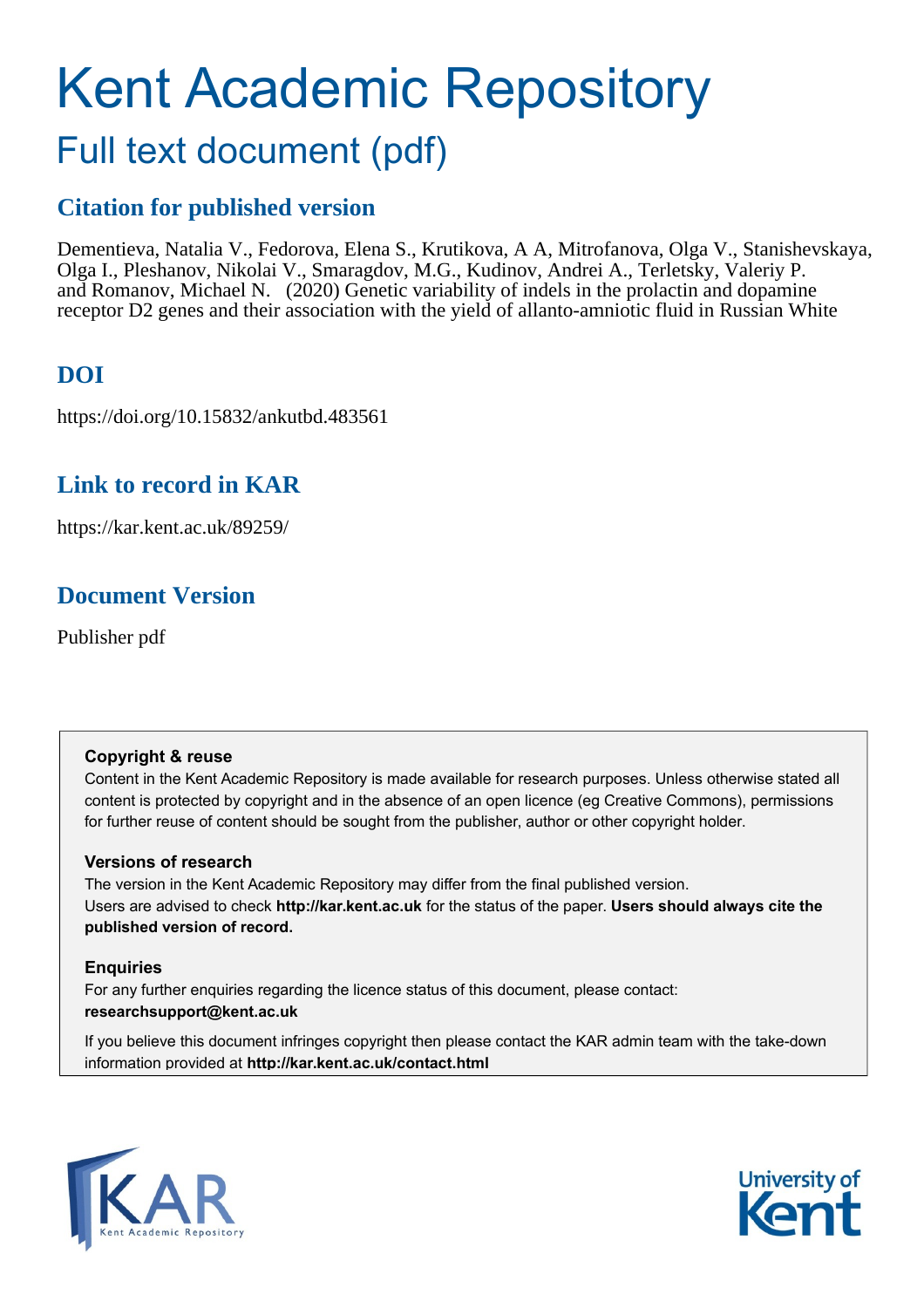

Tarım Bilimleri Dergisi *Tar. Bil. Der.*

Dergi web sayfası: www.agri.ankara.edu.tr/dergi Journal of Agricultural Sciences

Journal homepage: www.agri.ankara.edu.tr/journal

## **Genetic Variability of Indels in the Prolactin and Dopamine Receptor D2 Genes and Their Association with the Yield of Allanto-Amniotic Fluid in Russian White Laying Hens**

**Natalia V. DEMENTIEVA<sup>a</sup> , Elena S. FEDOROVA<sup>a</sup> , Anna A. KRUTIKOVA<sup>a</sup> , Olga V. MITROFANOVA<sup>a</sup> , Olga I. STANISHEVSKAYA<sup>a</sup> , Nikolai V. PLESHANOV<sup>a</sup> , Mikhail G. SMARAGDOV<sup>a</sup> , Andrei A. KUDINOV<sup>a</sup> , Valeriy P. TERLETSKY<sup>a</sup> , Michael N. ROMANOVa,b**

*a Russian Research Institute of Farm Animal Genetics and Breeding, Branch of the L. K. Ernst Federal Science Centre for Animal Husbandry, Pushkin, St Petersburg, 196601, RUSSIA* 

*b School of Biosciences, University of Kent, CT2 7NJ, Canterbury, UK* 

#### **ARTICLE INFO**

Research Article

Corresponding Author: Natalia V. DEMENTIEVA, E-mail[: dementevan@mail.ru,](mailto:dementevan@mail.ru) Tel: +7 (921) 743 07 43 Received: 15 November 2018, Received in Revised Form: 13 June 2019, Accepted: 17 June 2019

#### **AUTHORS ORCID ID:**

(Natalia V. DEMENTIEVA: 0000-0003-0210-9344), (Elena S. FEDOROVA: 0000-0002-1618-6271), (Anna A. KRUTIKOVA: 0000-0003- 2561-145X), (Olga V. MITROFANOVA: 0000-0003-4702-2736), (Olga I. STANISHEVSKAYA: 0000-0001-9504-3916), (Nikolai V. PLESHANOV: 0000-0002-4634-7515), (Mikhail G. SMARAGDOV: 0000-0002-5087-6444), (Andrei A. KUDINOV: 0000-0002-7811- 576X), (Valeriy P. TERLETSKY: 0000-0003-4043-3823),(Michael N. ROMANOV: 0000-0003-3584-4644)

#### **ABSTRACT**

Currently, there is virtually no information on genetic factors affecting the yield of allanto-amniotic fluid, which is the raw material for the production of human and animal vaccines. Association studies including this trait are beneficial for increasing productivity of a biotechnological line of chickens used for the production of 'Clean Eggs'. We examined here a population of the Russian White breed for the effects of indels in the prolactin (*PRL*) and dopamine receptor D2 (*DRD2*) genes on the yield of extraembryonic fluid (YEF) and embryo weight at 12.5 days of development. A 24-bp insertion in the

5' flanking region of the *PRL* gene significantly (P<0.01) increases YEF in the embryos. The heterozygous embryos contained the highest YEF (9.6 mL) than that of the homozygous insertion (9.4 mL) and deletion embryos (8.4 mL). We also found a significant association (P<0.001) between the *PRL* genotypes and egg weight (EW). The results of the present study suggest a significant association between the *PRL* gene variation and quantitative traits in the Russian White chickens, contributing to a long-term programme on the effective use of the genetic potential of Russian gene pool breeds and populations of chickens.

© Ankara Üniversitesi Ziraat Fakültesi

Keywords: Chicken population; Biotechnological line; Candidate genes; Insertion-deletion polymorphism; Economically important traits

#### **1. Introduction**

Extraembryonic fluid obtained from chicken eggs is beneficial in the production of human and animal vaccines against viruses, and in pharmaceutical studies. Currently, a complex epizootic situation and the need for ever-increasing production of embryonic viral vaccines for humans, farm animals and poultry, using the developing chick embryos (DCEs), require search for new genetic approaches to create specialized poultry lines to produce eggs with increased volumes of extraembryonic fluid, which will not only reduce the number of embryos used, but also lower the cost of the vaccine itself.

One of the perspective directions in breeding is the marker-assisted selection that capitalises on studies of the polymorphisms of different target genes or genome regions and their relationship with production traits and is widely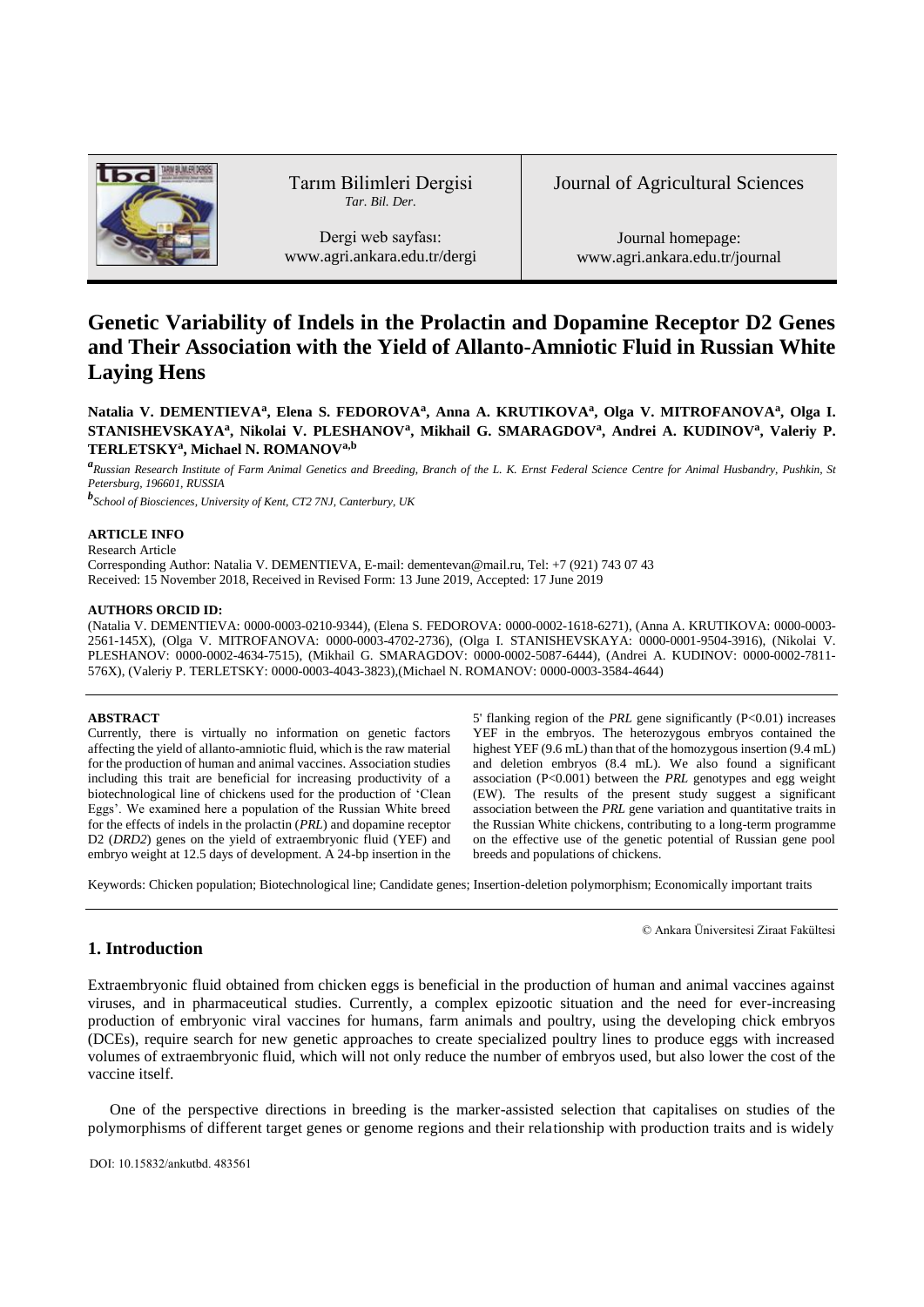used in animal husbandry (Fulton 2008). Variant detection and studies of association between candidate genes or genetic markers and economically important traits have been broadly attempted in commercial poultry populations (Dunn et al 2004) and native breeds (Li et al 2008; Guo et al 2016). However, application of this approach in non-commercial, germplasm poultry populations has been complicated by their small size and the need to maintain their genetic diversity.

The prolactin (*PRL*) and dopamine receptor D2 (*DRD2*) genes have been suggested among the most promising candidate genes, allelic variants of which could be associated with the production traits in poultry. The biological activity of PRL manifests via interaction with membrane receptors found in numerous target tissues (Fleenor et al 2006). PRL is considered to be more associated with egg production traits, as it is believed that this hormone determines the broody instinct in the body of laying hens (Romanov 2001; Reddy et al 2002, 2007; Wang et al 2009; Wang et al 2011). Broodiness has a negative effect on egg production, which is crucial in egg industry. Genetic changes in the regulatory system comprising *PRL* and its receptor, and entailing inhibition of their activity may be used as genetic markers for breeding laying hens with the reduced instinct of broodiness, and hence, with increased egg production (Bagheri Sarvestani et al 2013). Sequencing of the promoter region of the chicken *PRL* gene resulted in detection of a 24-bp insertion located at nucleotide position 377 to 354 (GenBank Accession No. AB011438). In several studies, it was observed that the presence of the insertion at this site of the promoter region in the *PRL* gene was correlated positively with the intensity of lay in hens and negatively with incubation behaviour (Reddy et al 2002, 2007; Cui et al 2006; Jiang et al 2009; Wang et al 2009; Wang et al 2011; Kulibaba & Podstreshnyi 2012). It was also found that individuals with the heterozygous genotype for insertion and deletion (*In/Del*) had the greatest expression level of PRL mRNA (Cui et al 2006). This may suggest that this polymorphic locus could be associated with the chick hatchability characteristics through modulation of the *PRL* gene at the transcriptional level. Also, there has been an attempt to identify association between this mutation and egg production traits. There were reports of a significant correlation  $(P<0.05)$  found between the indel locus polymorphism and egg production (Cui et al 2006). On the other hand, an efficiency of using the *PRL* gene was also studied as a candidate gene and a marker in the selection programme of Silkie chicken, but no significant associations between genetic variation at this gene locus and performance traits were identified (Wada et al 2008; Rowshan et al 2012).

Dopamine functionally interacts with PRL, which determines its indirect effect on the instinct of incubation. In some studies (Xu et al 2010), there was a suggestion that mutations in the chicken *DRD2* gene might also affect the broody instinct. Involvement of dopamine has been demonstrated in the processes of stimulation and inhibition of the PRL secretion in the brain. In addition, the inhibitory effect of dopamine on the PRL secretion was mediated by DRD2 in the pituitary (Youngren et al 1995; Al Kahtane et al 2003). In chickens, which were treated with antagonists or blockers of dopamine receptors, termination of incubation behaviour was identified due to the inhibition of PRL secretion (Hall & Chadwick 1984). An indel mutation was found in the 5'-flanking region of the *DRD2* gene, and effect of the *DRD2* indel polymorphisms on body weight was examined in Chinese and Japanese chicken breeds (Zhou et al 2010). Yet, the influence of variability in the genes of dopamine and its receptors on performance of chickens remains insufficiently clarified.

The Russian White breed was produced in the Soviet period (in 1929 to 1953) by crossing different White Leghorn populations with local chickens of Russian Central regions (Paronyan & Yurchenko 1989). More recently, a population under the name of 'Russian Snow White' was developed at the Russian Research Institute of Farm Animal Genetics and Breeding (RRIFAGB) Branch 'Genofond' (Tyshchenko 2002). The population is unique and characterized by tolerance of chicks to cold growing conditions, and is of particular interest for use in genetic research. It was created by selection for tolerance to low temperatures in the first days of life and for high egg production. Chicks of this breed can safely bear temperature regime of 8-10 degrees below normal and are also resistant to certain avian leukosis sarcoma complex diseases. Furthermore, possibly due to the recessive gene *sw* (Hutt 1951), 25% day old chicks in the population have completely snow-white (instead of yellow) down. This breed was also selected for increased resistance to leukemia, Marek's disease and carcinomas of the internal organs.

On the basis of this population, a specialized biotechnological line is bred at the RRIFAGB for the yield of extraembryonic fluid (YEF) to be used in the production of 'Clean Eggs' and vaccines in the bioindustry. For this purpose, we assessed 30-35-week females for extraembryonic fluid volume in 12.5-day DCEs (Lapa et al 2015).

The present study has been undertaken to test indel polymorphisms in the *PRL* and *DRD2* genes in the biotechnological line of Russian White chickens and search for their associations with YEF and egg laying traits as a part of a broader survey on genetic features of the Russian gene pool chicken breeds.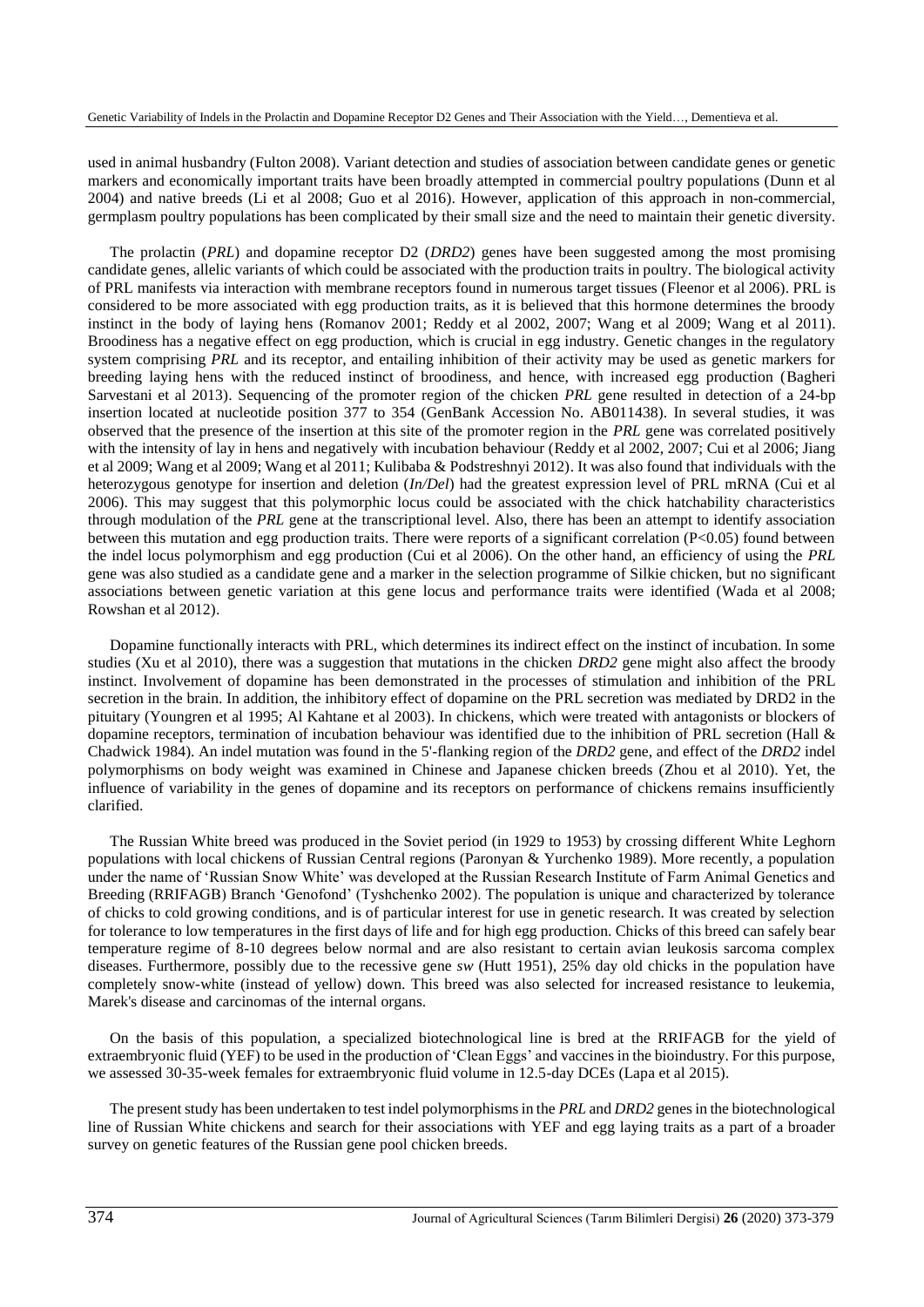#### **2. Material and Methods**

#### *2.1. Experimental population and traits*

A population of the egg-type Russian White chickens was chosen for the study. It represents a biotechnological line of chickens used for the production of 'Clean Eggs'. The experimental group consisted of 160 females and 24 males. All selected roosters met the sperm quality requirements for artificial insemination.

To examine YEF, three to six consecutively laid eggs were collected for evaluation from each chicken at 34 weeks of age, weighed and labeled with the mother's pedigree number, egg weight, and date of lay. Then, the eggs were placed in an incubator. The age of embryos was chosen to be 12.5 days to assess the genetic potential of chickens in terms of YEF of their descendants, as found in the previous study (Lapa et al 2015). To determine YEF at 12.5 days of development, the eggs were taken out of the incubator and placed for two days in a refrigerator, and after that the volume of extraembryonic fluid was measured. To do this, the egg was weighed (to determine shrinkage), and the shell over the air pocket was broken and removed. Puncturing the exposed membrane and pushing the embryo aside with tweezers, the allantoic fluid was collected with a pipette and the volume of the allantoic fluid was measured. A total of 451 eggs were evaluated for YEF in 12.5-day-old embryos.

A number of performance traits were also recorded during the experiment time. In particular, chickens were assessed for egg production (by months for the entire laying period), body weight, age at first egg and egg weight at 30 weeks.

#### *2.2. DNA sampling and genotyping*

One hundred to 500 μL of whole blood per sample was collected as a DNA source from the wing vein into a tube containing anticoagulant (30 μL 200 mM EDTA). The whole procedure for collection of the blood samples of all animals was carried out in strict accordance following the standard protocols approved by the RRIFAGB. Samples were frozen and stored at -20 $\,^{\circ}$ C.

DNA was isolated by standard phenol procedure using proteinase K (SibEnzyme, Russia) and diluted in TE buffer. The concentration and purity of the samples was determined using a NanoDrop 2000 instrument.

Polymerase chain reaction (PCR) was performed using Thermal Cycler T1000 (Bio-Rad, USA) as follows: initial denaturation for 5 minutes at 95 °C, followed by 40 cycles of denaturation for 30 seconds at 95 °C, annealing for 30 seconds at 60 °C (for *PRL* gene) or 63 °C (for *DRD2* gene) and extension for 30 seconds at 72 °C, and final elongation for 5 minutes at 72  $\mathrm{^{\circ}C}$ .

The *PRL* and *DRD2* genes were tested for the presence of indel polymorphisms. The following primers were used for the PCR (Rahman 2014): *PRL* gene, forward primer: 5'-GGTGGGTGAAGAGACAAGGA-3'; reverse primer: 5'- TGCTGAGTATGGCTGGATGT-3'; *DRD2* gene, forward primer: 5'-TGCACTTCAATCCTTCCCAGCTT-3'; reverse primer: 5'-TTGCGCTGCCCATTGACCA-3'. Amplification products obtained for the *PRL* and *DRD2* genes were separated on 2% agarose gel. In case of *PRL* gene, the amplified fragment size was 130 and 154 bp depending on the 24 bp indel. For the *DRD2* gene, size of the PCR fragments was 165 and 187 bp due to the 22-bp indel (Figure 1 and 2).



**Figure 1- Electrophoregramme of the amplified fragments of the chicken** *PRL* **gene for genotypes** *In/In* **(154 bp, lane 1),**  *Del/Del* **(130 bp, lanes 3, 8, 9 and 10), and** *In/Del* **(lanes 2, 4, 5, 6 and 7). Lane M= DNA size marker pUC19 DNA** *Hae***III Digest (Sigma)**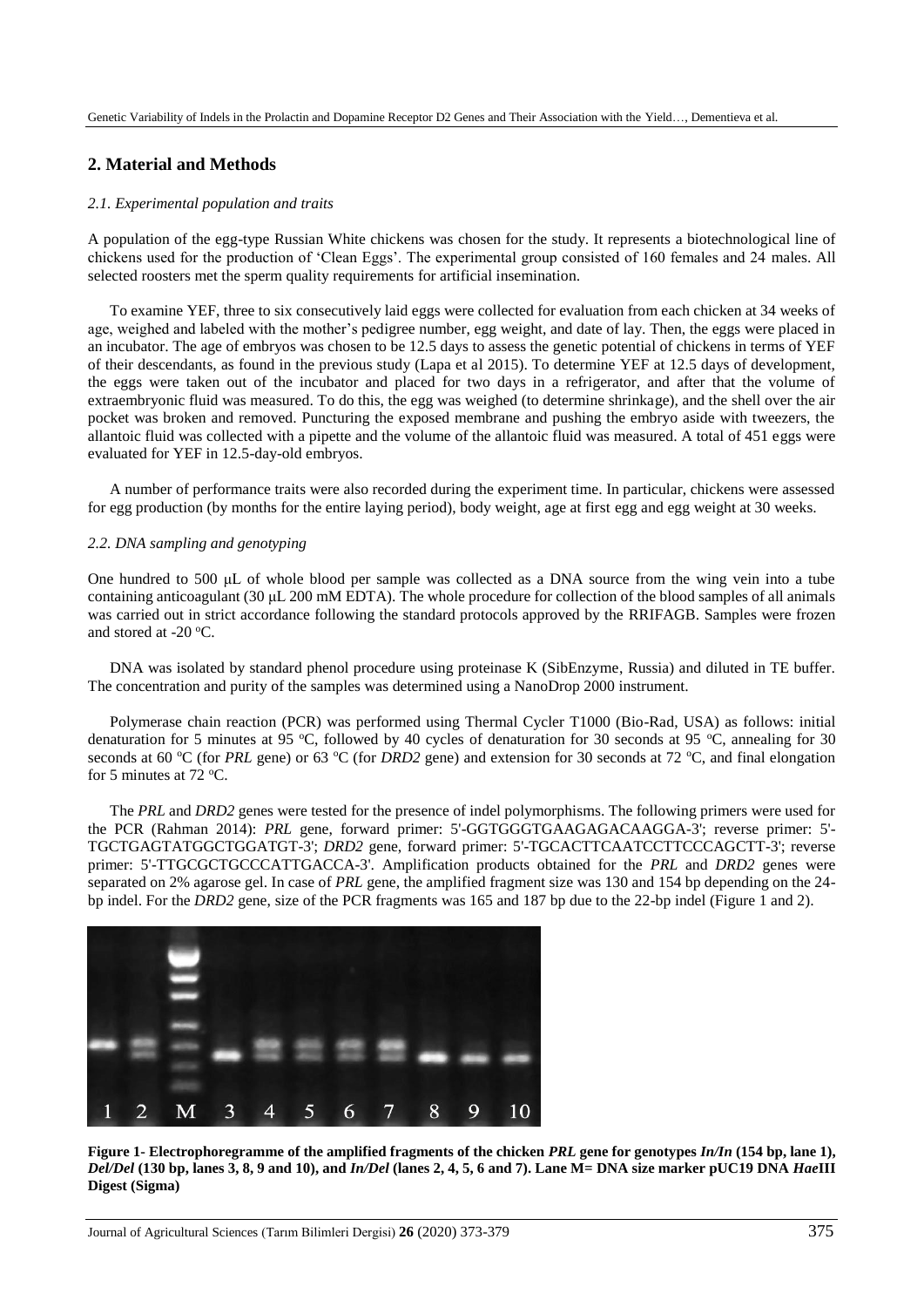

**Figure 2- Electrophoregramme of the amplified fragments of the chicken** *DRD2* **gene for genotypes** *In/In* **(187 bp, lanes 3 and 6),** *Del/Del* **(165 bp, lanes 1 and 2), and** *In/Del* **(lanes 4 and 5). Lane M= DNA size marker pUC19 DNA** *Hae***III Digest (Sigma)**

#### *2.3. Statistical analysis*

Frequencies of genotypes and alleles were calculated based on the PCR genotyping data obtained. Deviation of frequencies from Hardy-Weinberg equilibrium was evaluated using the χ2 test.

Differences between genotypes and production traits were explored in SigmaPlot software package (version 12.0.5) using analysis of variance correction for multiple comparisons (All Pairwise Multiple Comparison Procedures).

#### **3. Results and Discussion**

To study genetic variability for indel polymorphisms in the *PRL* and *DRD2* genes, we genotyped respectively 155 and 140 laying hens of the Russian White breed. At the *PRL* locus, predominance of individuals homozygous for the 24-bp insertion (*In/In*) was observed. In the case of the *DRD2* gene, heterozygotes for the 22-bp indel (*In/Del*) prevailed (Table 1). Such a genotype distribution appears to be characteristic for egg-type breeds with a decent egg production, as also confirmed by other authors (Cui et al 2006; Kulibaba & Podstreshnyi 2012).

| Genes            | No. of<br>observations | Alleles |      |         | Genotypes |       | H    | $\overline{PIC}$ | $\gamma^2$ |
|------------------|------------------------|---------|------|---------|-----------|-------|------|------------------|------------|
|                  |                        | Del     | In   | Del/Del | In/Del    | In/In |      |                  |            |
| PRL              | 152                    | 0.26    | 0.74 | 0.07    | 0.37      | 0.56  | 0.37 | 0.298            | 0.081      |
| DRD <sub>2</sub> | 152                    | 0.56    | 0.44 | 0.33    | 0.46      | 0.21  | 0.46 | 0.371            | 0.239      |

| Table 1- The frequency of alleles and genotypes at the PRL and DRD2 loci in the chicken population of the Russian |  |
|-------------------------------------------------------------------------------------------------------------------|--|
| White breed                                                                                                       |  |

The analysis of the observed and theoretical distribution of genotypes for the *PRL* and *DRD2* gene did not reveal any deviations from Hardy-Weinberg equilibrium (with  $\gamma^2$  being equal to 0.0808 and 0.1411, respectively; Table 1).

To examine potential associations and improve further the selection efficiency, we studied the effect of indel polymorphisms on basic performance traits in the Russian White chicken population. In particular, we looked for associations between polymorphic variants of the two genes and the main selected traits such as body weight at 52-week age, age at first egg, egg production for 360 days of life, and egg weight at 30-week age. The performance data was collected in 117 individuals genotyped for the *PRL* gene and in 104 birds genotyped for the *DRD2* gene.

According to the ANOVA results (Table 2), a significant difference (P<0.001) was found between the *PRL* indel genotypes relative to egg weight. Hens heterozygous for the insertion in the *PRL* gene promoter demonstrated an earlier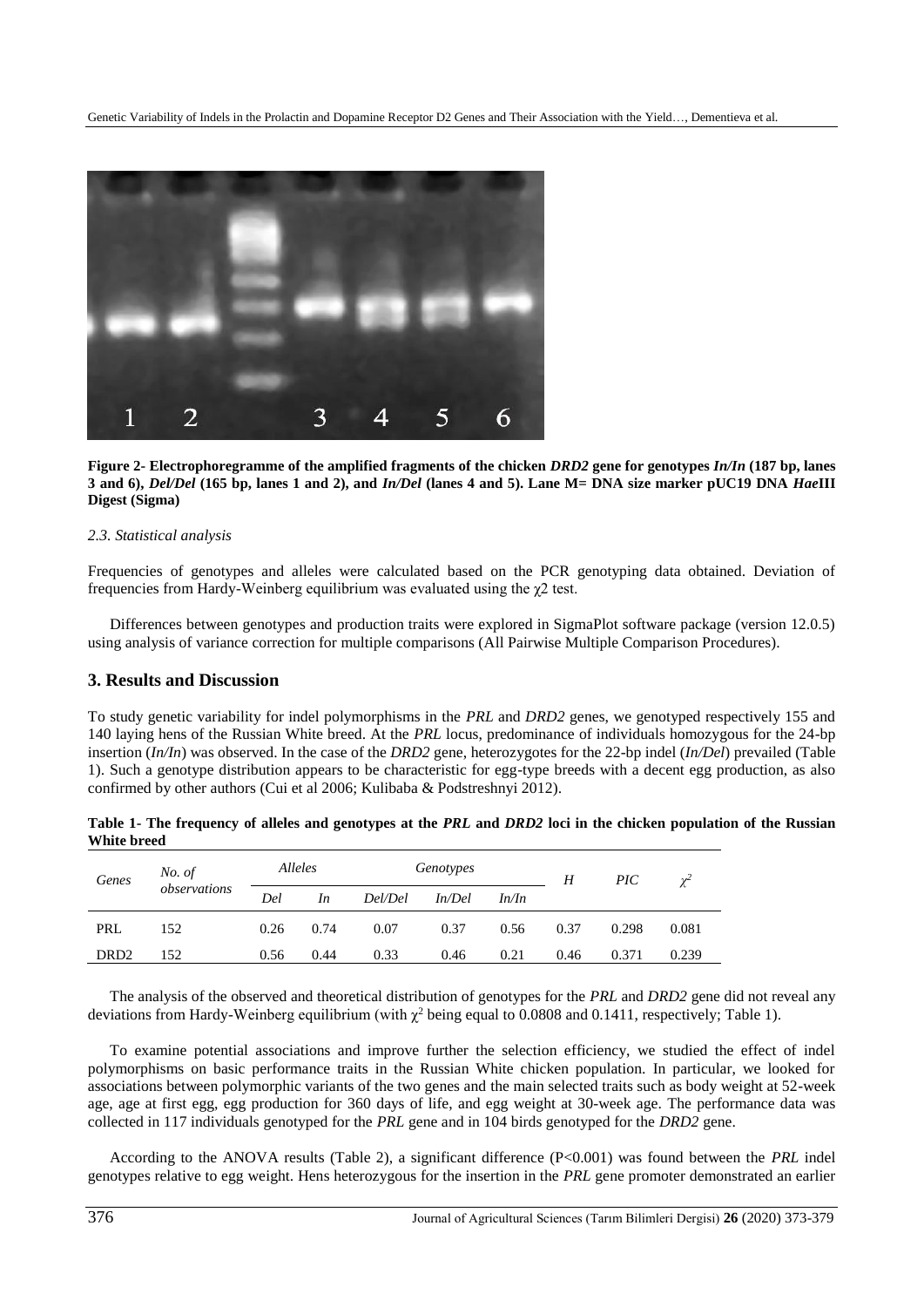sexual maturity as well as a tendency for a greater egg production and egg weight. As for the *DRD2* gene, there were no significant associations between its indel genotypes and the characteristics studied including age at fist egg, egg production for 360 days of life and egg weight at 30-week age (Table 3).

**Table 2- Genotype variants at the** *PRL* **locus as associated with economically important traits**

| Trait                               | Del/Del         | In/Del          | In/In           | P     |
|-------------------------------------|-----------------|-----------------|-----------------|-------|
|                                     | $(N=11)$        | $(N=56)$        | $(N=85)$        |       |
| Age at fist egg, days               | $168.3 \pm 2.0$ | $166.4\pm0.6$   | $167.4 \pm 0.5$ | 0.336 |
| Egg production for 360 days of life | $136.7 \pm 7.9$ | $145.2 \pm 2.2$ | $141.7 \pm 2.4$ | 0.391 |
| Egg weight at 30 weeks of age, g    | $48.2 \pm 0.7$  | $50.7 \pm 0.5$  | $50.0 \pm 0.3$  | 0.066 |
| Body weight, g                      | $1685 \pm 75$   | $1677 \pm 25$   | $1693 \pm 25$   | 0.910 |

Del, deletion; In, insertion; P, significance value

**Table 3- Genotype variants at the** *DRD2* **locus as tested for association with economically important traits**

|                                     | Genotype        |                  |                 |       |
|-------------------------------------|-----------------|------------------|-----------------|-------|
| Trait                               | Del/Del         | In/Del           | In/In           | P     |
|                                     | $(N=50)$        | $(N=70)$         | $(N=32)$        |       |
| Age at fist egg, days               | $166.9 \pm 0.8$ | $167.5 \pm 0.5$  | $166.5\pm0.9$   | 0.610 |
| Egg production for 360 days of life | $143.9 \pm 3.1$ | $141.49 \pm 2.4$ | $143.3 \pm 3.8$ | 0.804 |
| Body weight, g                      | $1667 \pm 32$   | $1719 \pm 25$    | $1662\pm39$     | 0.326 |

Del, deletion; In, insertion; P, significance value

Using ANOVA, we analysed main quantitative estimates of extraembryonic fluids in the groups of polymorphic variants in the *PRL* and *DRD2* genes. Table 4 summarises the ANOVA results concerning effect of the hens' genotype on embryo weight and YEF in the 12.5-day-old embryos. The insertion in the *PRL* gene in the dams was associated with a YEF increase by 1.3 mL in the embryos produced from the heterozygous hens (*In/Del*) and by 1.1 mL from the homozygotes (*In/In*) as compared with the homozygotes having the deletion (*Del/Del*) in the *PRL* gene (P<0.01).

| Trait            | Genotype<br>Del/Del<br>In/Del |                                | In/In                          | $\boldsymbol{P}$ |
|------------------|-------------------------------|--------------------------------|--------------------------------|------------------|
|                  |                               |                                |                                |                  |
| PRL              |                               |                                |                                |                  |
| No. of eggs      | 32                            | 173                            | 246                            |                  |
| Egg weight, g    | $47.94 \pm 0.48$ <sup>a</sup> | $50.52 \pm 0.31^{\rm b}$       | $49.78 \pm 0.22$               | 0.003            |
| YEF, mL          | $8.391 \pm 0.327$ °           | 9.622 $\pm$ 0.165 <sup>d</sup> | $9.423 \pm 0.121$ <sup>e</sup> | $0.006*$         |
| Embryo weight, g | $9.769 \pm 0.161$             | $9.302 \pm 0.009$              | $9.473 \pm 0.331$              | 0.795            |
| DRD <sub>2</sub> |                               |                                |                                |                  |
| No. of eggs      | 149                           | 205                            | 97                             |                  |
| Egg weight, $g$  | $50.01 \pm 0.29$              | $50.19 \pm 0.26$               | $49.50 \pm 0.41$               | 0.333            |
| YEF, mL          | $9.19 \pm 0.17$               | $9.64\pm0.150$                 | $9.42\pm0.19$                  | 0.116            |
| Embryo weight, g | $9.41 \pm 0.08$               | $9.17 \pm 0.08$                | $9.19 \pm 0.12$                | 0.109            |

**Table 4: Genotype variants at the** *PRL* **and** *DRD2* **loci as associated with yield of extraembryonic fluids (YEF) and embryo weight**

Del, deletion; In, insertion; P, significance value; YEF, yield of extraembryonic fluids; Significant difference; a, b, P<0.001; c, d, P<0.001; c, e, P<0.01;  $\gamma$ , significant association, P<0.01

A variety of current poultry breeds can be divided into two groups, old breeds and novel lines and populations. Certain new populations have been or are being created on the base of old breeds and contemporary commercial lines. Breeding purpose in such new populations is often to solve problems of commercial strains including disease resistance, and to handle insistence to growing conditions and specific production technologies. Within the current breeding programme that focuses on the Russian White chicken breed kept at the RRIFAGB, one of the selection objectives is to create a population with high biotechnological qualities of eggs. Such a population is an ideal material for conducting effective selection and creating poultry lines that can be used in the production of embryonic viral vaccines.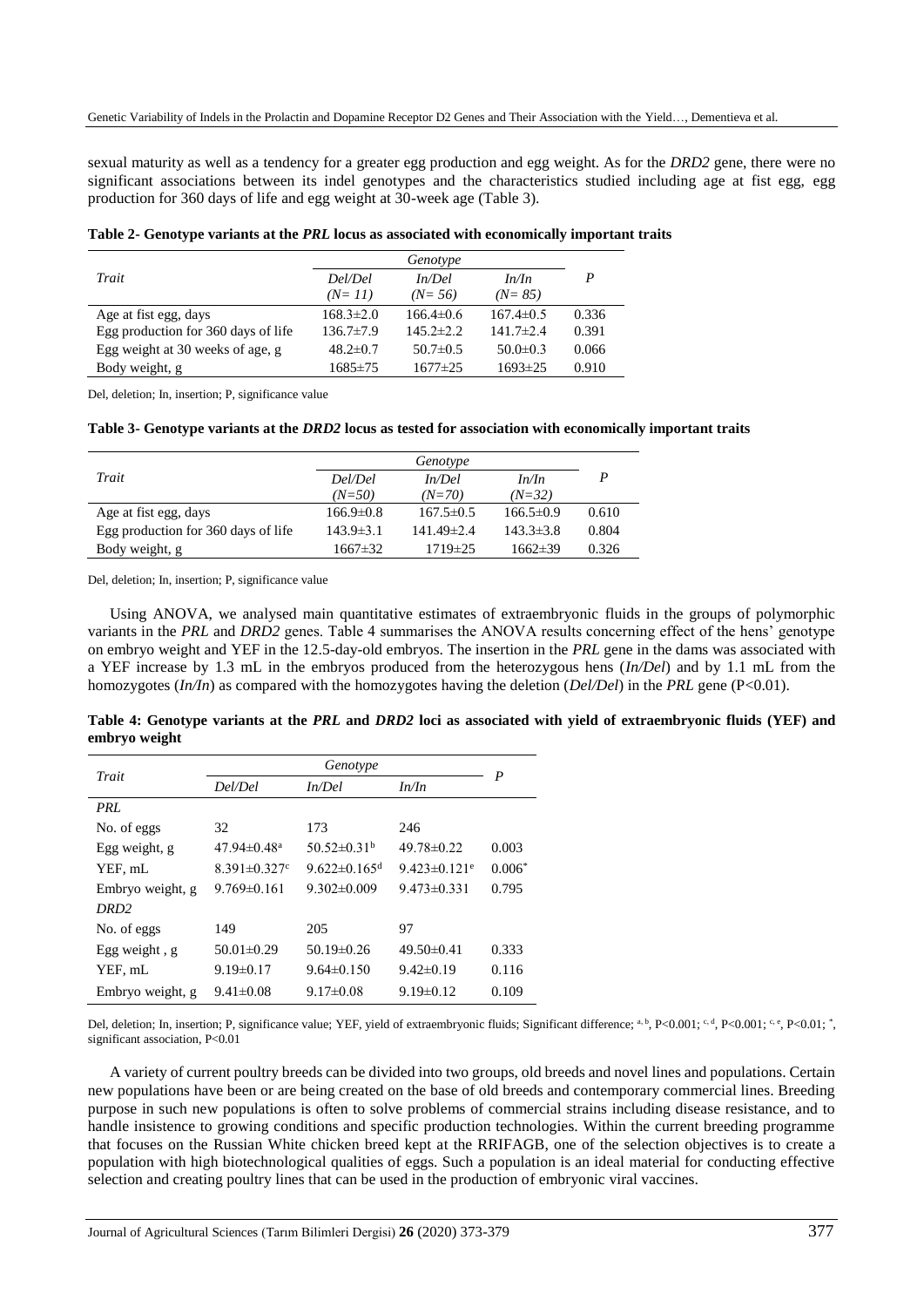At present, efforts are undertaken to develop a procedure of breeding chicken lines with an increased volume of allantoic/amniotic fluid for producing further a biotechnological virus-containing material (Lapa et al 2015). VALO Biomedia GmbH (http://www.valobiomedia.com/) is the world's largest supplier of specific pathogen-free (SPF) and 'Clean Eggs' used for vaccine manufacture. In Russia, there are no specialized poultry populations for vaccine production, with eggs from commercial crosses kept at large poultry farms being utilised for that purpose. The main feature of the SPF eggs is the absence of any vaccinations of hens, and that of 'Clean Eggs' is a gentle vaccination against diseases. There are also no enterprises for the production of 'Clean' and SPF eggs in Russia, and SPF eggs have to be imported from other countries, while 'Clean Eggs' are substituted for chicken eggs of commercial crosses exposed to a rigid schedule of vaccination, which significantly reduces the quality of the vaccines. There are no reports about genetic factors that may influence the amount of allantoic/amniotic fluid, which is the raw material for the production of vaccines, and the titer of the vaccine virus in it. Therefore, search for genomic associations with the increased amount of amniotic fluid is one of the areas in our research. Accordingly, we evaluated 30-35-week parents in terms of extraembryonic fluid from 12.5-day-old DCEs and genotypes in the *PRL* and *DRD2* genes and observed a significant association with the *PRL* indel variation.

#### **4. Conclusions**

In summary, our search for possible candidate genes including the *PRL* and *DRD2* genes associated with the volume of extraembryonic fluid in 12.5-day-old embryos has suggested that YEF may be affected by the genes that control the growth and development of the embryo. As found in the current study, one of such candidate genes is the *PRL* gene showing the indel polymorphism in its promoter region associated with YEF and egg weight in the Russian White chicken population. The results can be used within a long-term programme on the effective use of the genetic potential of Russian chicken breeds and populations, and specifically for breeding poultry lines with performance characteristics of interest (YEF, egg and meat production, egg quality, etc.) and producing progeny with desirable genotypes.

#### **Acknowledgements**

The authors thank the Russian Science Foundation (RSF) for supporting this study within a larger project sponsored by a RSF grant (No. 16-16-04060).

| <b>Abbreviations and Symbols</b> |                                                                 |  |  |  |
|----------------------------------|-----------------------------------------------------------------|--|--|--|
| PRL                              | Prolactin                                                       |  |  |  |
| DRD <sub>2</sub>                 | Dopamine receptor D2                                            |  |  |  |
| <b>DCEs</b>                      | Developing chick embryos                                        |  |  |  |
| <b>YEF</b>                       | Yield of extraembryonic fluids                                  |  |  |  |
| <b>RRIFAGB</b>                   | Russian research institute of farm animal genetics and breeding |  |  |  |
| <b>SPF</b>                       | Specific pathogen-free                                          |  |  |  |

#### **References**

- Al Kahtane A, Chaiseha Y & El Halawani M (2003). Dopaminergic regulation of avian prolactin gene transcription. *Journal of Molecular Endocrinology* 31(1): 185-196
- Bagheri Sarvestani A S, Niazi A, Zamiri M J & Dadpasand Taromsari M (2013). Polymorphisms of prolactin gene in a native chicken population and its association with egg production. *Iranian Journal of Veterinary Research* 14(2): 113-119
- Cui J-X, Du H L, Liang Y, Deng X-M, Li N & Zhang X-Q (2006). Association of polymorphisms in the promoter region of chicken prolactin with egg production. *Poultry Science* 85(1): 26-31
- Dunn I C, Miao Y W, Morris A, Romanov M N, Wilson P W & Waddington D (2004). A study of association between genetic markers in candidate genes and reproductive traits in one generation of a commercial broiler breeder hen population. *Heredity* 92(2): 128- 134
- Fleenor D, Arumugam R & Freemark M (2006). Growth hormone and prolactin receptors in adipogenesis: STAT-5 activation, suppressors of cytokine signaling and regulation of insulin-like growth factor I. *Hormone Research* 66(3): 101-110
- Fulton J E (2008). Molecular genetics in a modern poultry breeding organization. *World's Poultry Science Journal* 64(2): 171-176
- Guo X, Fang Q, Ma C, Zhou B, Wan Y & Jiang R (2016). Whole-genome resequencing of Xishuangbanna fighting chicken to identify signatures of selection. *Genetics Selection Evolution* 48(1): 62